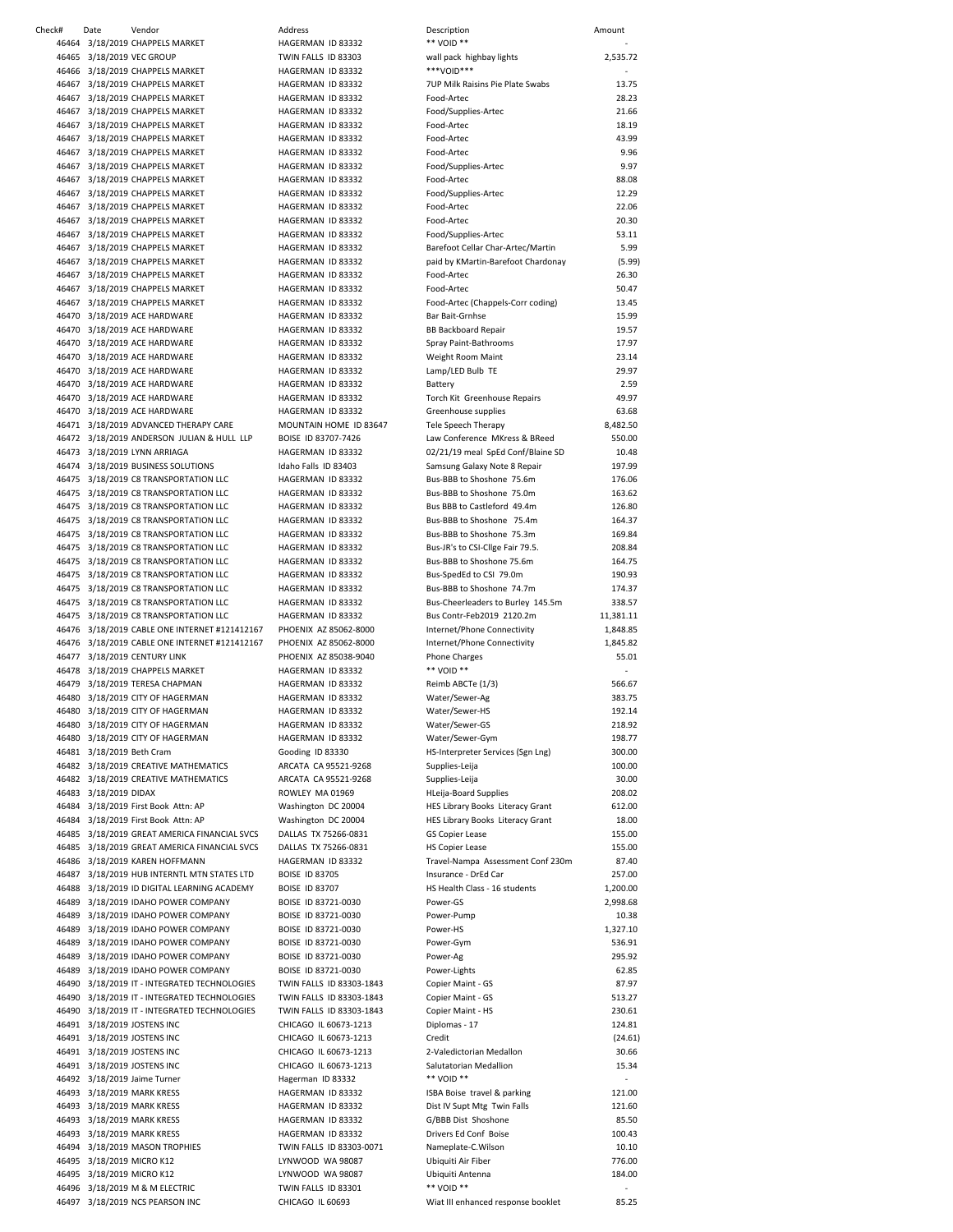| 46498 3/18/2019 NICHOLAS & CO.                                             | SALT LAKE CITY UT 84145-0005 | Food-Adobo Sauce                   | 25.75    |
|----------------------------------------------------------------------------|------------------------------|------------------------------------|----------|
| 46498 3/18/2019 NICHOLAS & CO.                                             | SALT LAKE CITY UT 84145-0005 | Food and Supplies                  | 285.47   |
| 46499 3/18/2019 ORIENTAL TRADING CO                                        | DES MOINES IA 50306          | Attendance Rewards                 | 140.35   |
| 46500 3/18/2019 PRO ACTIVE ADVANTAGE LLC                                   | <b>GOODING ID 83330</b>      | <b>Behavior Services</b>           | 3,508.51 |
| 46500 3/18/2019 PRO ACTIVE ADVANTAGE LLC                                   | <b>GOODING ID 83330</b>      | <b>Behavior Services</b>           | 4,200.70 |
| 46500 3/18/2019 PRO ACTIVE ADVANTAGE LLC                                   | <b>GOODING ID 83330</b>      | <b>Behavior Services</b>           | 2,532.89 |
| 46500 3/18/2019 PRO ACTIVE ADVANTAGE LLC                                   | <b>GOODING ID 83330</b>      | <b>Behavior Services</b>           | 4,148.58 |
| 46500 3/18/2019 PRO ACTIVE ADVANTAGE LLC                                   | <b>GOODING ID 83330</b>      | <b>Behavior Services</b>           | 2,799.88 |
| 46501 3/18/2019 BETTE M REED                                               | WENDELL ID 83355             | Mlg/Meals-Boise Spring Finance mtg | 112.77   |
| 46502 3/18/2019 RIVERSIDE HOTEL                                            | <b>BOISE ID 83714</b>        | Room - Spring Finance Mtg 3/6/19   | 109.00   |
| 46503 3/18/2019 STEVE REGAN CO.                                            | SALT LAKE CITY UT 84130      | SunGro-Sunshine Complete Soil 3.8c | 1,572.00 |
|                                                                            |                              |                                    |          |
| 46504 3/18/2019 TREASURE VALLEY COFFEE INC                                 | <b>BOISE ID 83713</b>        | Water-Modulars                     | 18.00    |
| 46504 3/18/2019 TREASURE VALLEY COFFEE INC                                 | <b>BOISE ID 83713</b>        | Water-Modulars                     | 22.50    |
| 46505 3/18/2019 JAMIE TURNER                                               | HAGERMAN ID 83332            | Lettering-Bathroom Remodeling      | 181.90   |
| 46506 3/18/2019 US BANKCORP CARD - B.Reed                                  | FARGO ND 58125-6343          | amzn-Dell 32" Monitor              | 269.99   |
| 46506 3/18/2019 US BANKCORP CARD - B.Reed                                  | FARGO ND 58125-6343          | amzn-Dell 31.5" Monitor            | 161.90   |
| 46506 3/18/2019 US BANKCORP CARD - B.Reed                                  | FARGO ND 58125-6343          | SausgMkr-Commrc Elctr Meat Grndr   | 749.99   |
| 46506 3/18/2019 US BANKCORP CARD - B.Reed                                  | FARGO ND 58125-6343          | SausgMkr-Grinder Plates            | 88.99    |
| 46506 3/18/2019 US BANKCORP CARD - B.Reed                                  | FARGO ND 58125-6343          | amzn-Crucial 500gb nand sata ssd   | 115.98   |
| 46506 3/18/2019 US BANKCORP CARD - B.Reed                                  | FARGO ND 58125-6343          | amzn-Corsair LPX 32gb memory kit   | 234.99   |
| 46506 3/18/2019 US BANKCORP CARD - B.Reed                                  | FARGO ND 58125-6343          | amzn-ASUS TUF Z390 Motherboard     | 159.08   |
| 46506 3/18/2019 US BANKCORP CARD - B.Reed                                  | FARGO ND 58125-6343          | amzn-Roku Ultra                    | 85.00    |
| 46506 3/18/2019 US BANKCORP CARD - B.Reed                                  | FARGO ND 58125-6343          | amzn-Core i7-9700K CPU             | 409.99   |
| 46506 3/18/2019 US BANKCORP CARD - B.Reed                                  | FARGO ND 58125-6343          | amzn-Dell 32" Monitor              | 269.99   |
| 46506 3/18/2019 US BANKCORP CARD - B.Reed                                  |                              | amzn:1-Cooler Master CPU Heat Pipe | 31.50    |
|                                                                            | FARGO ND 58125-6343          |                                    |          |
| 46506 3/18/2019 US BANKCORP CARD - B.Reed                                  | FARGO ND 58125-6343          | amzn-AA Batteries                  | 13.10    |
| 46506 3/18/2019 US BANKCORP CARD - B.Reed                                  | FARGO ND 58125-6343          | amzn-Roku Ultra 2018               | 239.97   |
| 46506 3/18/2019 US BANKCORP CARD - B.Reed                                  | FARGO ND 58125-6343          | amzn-DVI to HDMI Cable             | 27.96    |
| 46506 3/18/2019 US BANKCORP CARD - B.Reed                                  | FARGO ND 58125-6343          | amzn:2-10Gtek                      | 41.98    |
| 46506 3/18/2019 US BANKCORP CARD - B.Reed                                  | FARGO ND 58125-6343          | amzn:1-3pk HDMI Cables             | 11.99    |
| 46506 3/18/2019 US BANKCORP CARD - B.Reed                                  | FARGO ND 58125-6343          | amzn:2-3pk 6' HDMI Cables          | 21.92    |
| 46506 3/18/2019 US BANKCORP CARD - B.Reed                                  | FARGO ND 58125-6343          | PRIME membership                   | 119.00   |
| 46506 3/18/2019 US BANKCORP CARD - B.Reed                                  | FARGO ND 58125-6343          | amzn-AAA Batteries                 | 11.78    |
| 46506 3/18/2019 US BANKCORP CARD - B.Reed                                  | FARGO ND 58125-6343          | amzn-Toner                         | 20.99    |
| 46506 3/18/2019 US BANKCORP CARD - B.Reed                                  | FARGO ND 58125-6343          | TEasterday - Hotel AVID 3 nights   | 672.06   |
| 46506 3/18/2019 US BANKCORP CARD - B.Reed                                  | FARGO ND 58125-6343          | AliExpr-IceCr Mach Repairs-Handle  | 169.82   |
| 46506 3/18/2019 US BANKCORP CARD - B.Reed                                  | FARGO ND 58125-6343          | AliExp-Whistles / Basketball       | 30.65    |
| 46506 3/18/2019 US BANKCORP CARD - B.Reed                                  | FARGO ND 58125-6343          | amzn-GS Library Books              | 170.19   |
| 46506 3/18/2019 US BANKCORP CARD - B.Reed                                  |                              |                                    | 6.29     |
|                                                                            | FARGO ND 58125-6343          | amzn-GS Library Books              |          |
| 46506 3/18/2019 US BANKCORP CARD - B.Reed                                  | FARGO ND 58125-6343          | amzn-Dell 15.6" laptop             | 274.00   |
| 46506 3/18/2019 US BANKCORP CARD - B.Reed                                  | FARGO ND 58125-6343          | amzn:12v Repl Battery-Alarm Sys    | 41.98    |
| 46506 3/18/2019 US BANKCORP CARD - B.Reed                                  | FARGO ND 58125-6343          | Arriago-Saxon 5/4                  | 54.91    |
| 46506 3/18/2019 US BANKCORP CARD - B.Reed                                  | FARGO ND 58125-6343          | Unzicker 2TB Portable External Har | 67.99    |
| 46506 3/18/2019 US BANKCORP CARD - B.Reed                                  | FARGO ND 58125-6343          | Unzicker Hard Carrying Case for Ex | 4.99     |
| 46506 3/18/2019 US BANKCORP CARD - B.Reed                                  | FARGO ND 58125-6343          | amzn-HS Library Books              | 12.91    |
| 46507 3/18/2019 US BANKCORP CARD - T.EASTERDAY                             |                              | <b>AVID-Meal TE</b>                | 17.12    |
| 46507 3/18/2019 US BANKCORP CARD - T.EASTERDAY                             |                              | <b>AVID-Meal TE</b>                | 20.00    |
| 46507 3/18/2019 US BANKCORP CARD - T.EASTERDAY                             |                              | AVID-Meal TE                       | 19.54    |
| 46507 3/18/2019 US BANKCORP CARD - T.EASTERDAY                             |                              | AVID-Parking Boise Airport TE      | 67.50    |
| 46507 3/18/2019 US BANKCORP CARD - T.EASTERDAY                             |                              | <b>AVID-Gas TE</b>                 | 29.00    |
|                                                                            |                              | AVID-Uber TE                       | 13.28    |
|                                                                            |                              |                                    |          |
| 46507 3/18/2019 US BANKCORP CARD - T.EASTERDAY                             |                              |                                    |          |
| 46507 3/18/2019 US BANKCORP CARD - T.EASTERDAY                             |                              | AVID-Uber TE                       | 9.49     |
| 46508 3/18/2019 VALLEY WIDE COOP INC                                       | JEROME ID 83338-6138         | LP Gas \$1.699 400.50g             | 680.45   |
| 46508 3/18/2019 VALLEY WIDE COOP INC                                       | JEROME ID 83338-6138         | LP Gas \$1.699 500.00g             | 849.50   |
| 46508 3/18/2019 VALLEY WIDE COOP INC                                       | JEROME ID 83338-6138         | LP Gas \$1.699 750.20g             | 1,274.59 |
| 46508 3/18/2019 VALLEY WIDE COOP INC                                       | JEROME ID 83338-6138         | LP Gas \$1.699 800.10g             | 1,359.37 |
| 46508 3/18/2019 VALLEY WIDE COOP INC                                       | JEROME ID 83338-6138         | LP Gas \$1.699 500.10g             | 849.67   |
| 46508 3/18/2019 VALLEY WIDE COOP INC                                       | JEROME ID 83338-6138         | LP Gas \$1.699 650.30g             | 1,104.86 |
| 46508 3/18/2019 VALLEY WIDE COOP INC                                       | JEROME ID 83338-6138         | LP Gas \$1.699 627.10g             | 1,065.44 |
| 46509 3/18/2019 CONNIE VAN KLEECK OTR/L                                    | <b>GOODING ID 83330</b>      | School Consult-OT                  | 535.00   |
| 46509 3/18/2019 CONNIE VAN KLEECK OTR/L                                    | <b>GOODING ID 83330</b>      | School Consult-OT                  | 467.50   |
| 46510 3/18/2019 VERIZON WIRELESS                                           | DALLAS TX 75266-0108         | Cell Phone-Dan Knapp               | 53.24    |
| 46510 3/18/2019 VERIZON WIRELESS                                           | DALLAS TX 75266-0108         | Cell Phone-Matt Cottam             | 53.24    |
|                                                                            |                              |                                    |          |
| 46510 3/18/2019 VERIZON WIRELESS                                           | DALLAS TX 75266-0108         | Cell Phone-Jaren Wadsworth         | 54.23    |
| 46510 3/18/2019 VERIZON WIRELESS                                           | DALLAS TX 75266-0108         | Cell Phone-Craig Jackson           | 26.67    |
| 46510 3/18/2019 VERIZON WIRELESS                                           | DALLAS TX 75266-0108         | Cell Phone-Mark Kress              | 53.48    |
| 46510 3/18/2019 VERIZON WIRELESS                                           | DALLAS TX 75266-0108         | Cell Phone-Steve Smith             | 53.24    |
| 46511 3/18/2019 JAREN G. WADSWORTH                                         | HAGERMAN ID 83332            | AD Training Twin Falls             | 30.40    |
| 46511 3/18/2019 JAREN G. WADSWORTH                                         | HAGERMAN ID 83332            | Principal Mtg Twin Falls           | 30.40    |
| 46511 3/18/2019 JAREN G. WADSWORTH                                         | HAGERMAN ID 83332            | AD Training Twin Falls             | 30.40    |
| 46511 3/18/2019 JAREN G. WADSWORTH                                         | HAGERMAN ID 83332            | Dist IV Principal Mtg Twin Falls   | 38.39    |
| 46512 3/18/2019 WALMART COMMUNITY                                          | ATLANTA GA 30353-0934        | HS-Door Numbers/Paint              | 24.50    |
| 46512 3/18/2019 WALMART COMMUNITY                                          | ATLANTA GA 30353-0934        | <b>HS-Milk Machine</b>             | 114.78   |
| 46512 3/18/2019 WALMART COMMUNITY                                          | ATLANTA GA 30353-0934        | HS-Ear Headphs/Strge Box           | 39.24    |
| 46512 3/18/2019 WALMART COMMUNITY                                          | ATLANTA GA 30353-0934        | <b>HS-Donuts Drnks Cookies</b>     | 20.26    |
| 46513 3/18/2019 WAXIE SANITARY SUPPLY                                      | LOS ANGELES CA 90074-8802    | Floor Cleaner                      | 1,057.80 |
|                                                                            | LOS ANGELES CA 90074-8802    |                                    | 421.55   |
| 46513 3/18/2019 WAXIE SANITARY SUPPLY                                      | HAGERMAN ID 83332            | Hand Soap/Air Freshener            | 145.42   |
| 46514 3/18/2019 CHARLEE WILSON                                             |                              | SpEd Conf Blaine SD                |          |
| 46515 3/18/2019 WILSON FUNDATIONS                                          | OXFORD MA 01540              | Letter Board-Crissey Lewis         | 88.40    |
| 46516 3/18/2019 WWS-WESTERN WASTE SERVICES                                 | JEROME ID 83338              | Trash Pickup-Feb19                 | 256.06   |
| 46517 3/18/2019 ZIGGY EXPRESS HAGERMAN                                     | <b>BLISS ID 83314</b>        | Diesel 5.263g \$3.059              | 16.10    |
| 46517 3/18/2019 ZIGGY EXPRESS HAGERMAN                                     | <b>BLISS ID 83314</b>        | Unleaded 25.325g \$2.459           | 62.27    |
| 46517 3/18/2019 ZIGGY EXPRESS HAGERMAN                                     | <b>BLISS ID 83314</b>        | Oil 10w 30                         | 4.59     |
| 46551 3/22/2019 BLUE CROSS OF IDAHO                                        | BOISE ID 83707-0948          | Blue Cross - HSA - 032019          | 1,084.62 |
| 46551 3/22/2019 BLUE CROSS OF IDAHO                                        | BOISE ID 83707-0948          | Blue Cross - HSA - 032019          | 2.48     |
| 46551 3/22/2019 BLUE CROSS OF IDAHO<br>46551 3/22/2019 BLUE CROSS OF IDAHO | BOISE ID 83707-0948          | BX-Adj KAST Feb19 Deduction        | 89.35    |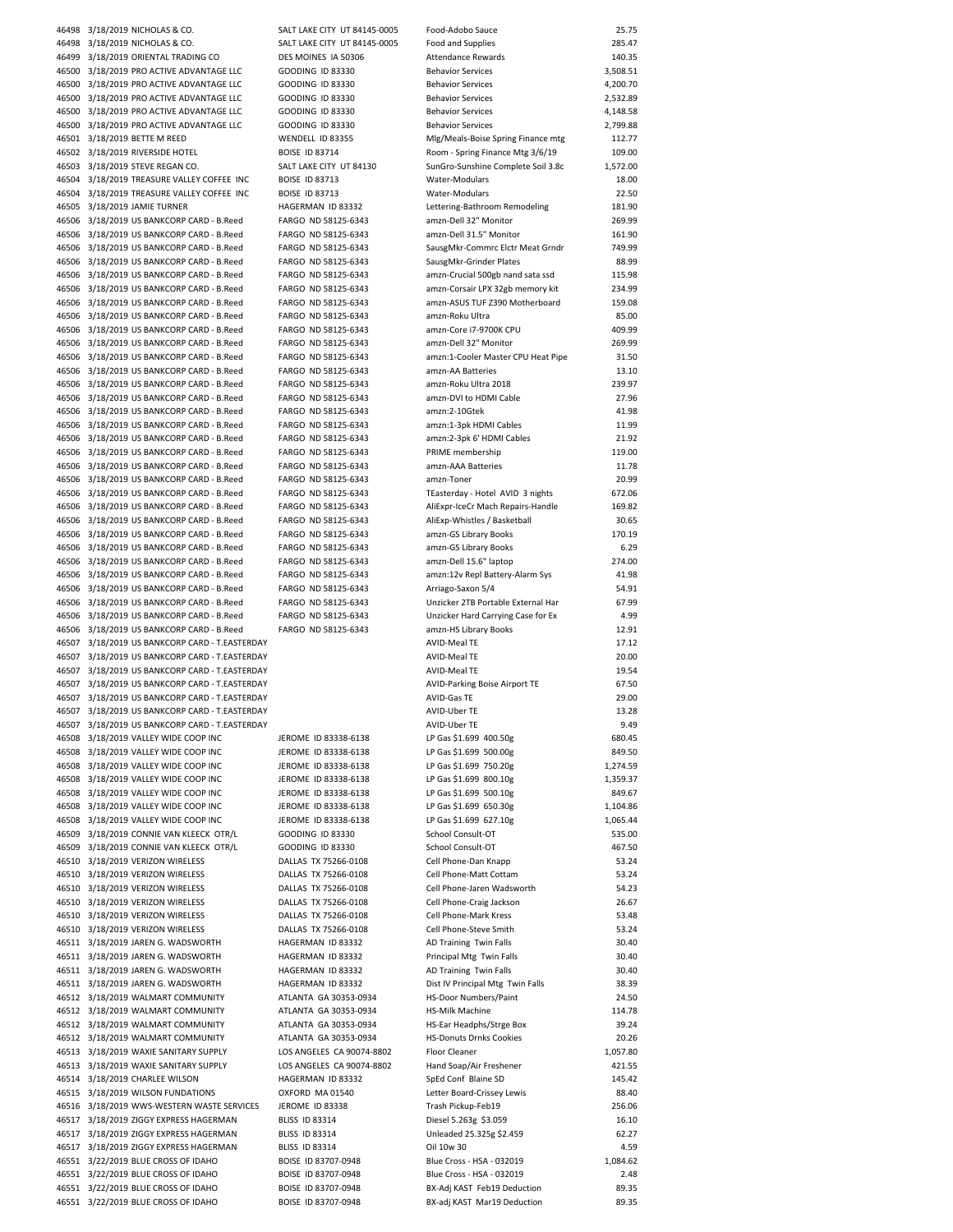|       |                            | 46551 3/22/2019 BLUE CROSS OF IDAHO | BOISE ID 83707-0948 |
|-------|----------------------------|-------------------------------------|---------------------|
|       |                            | 46551 3/22/2019 BLUE CROSS OF IDAHO | BOISE ID 83707-0948 |
| 46551 |                            | 3/22/2019 BLUE CROSS OF IDAHO       | BOISE ID 83707-0948 |
|       |                            | 46551 3/22/2019 BLUE CROSS OF IDAHO | BOISE ID 83707-0948 |
|       |                            | 46551 3/22/2019 BLUE CROSS OF IDAHO | BOISE ID 83707-0948 |
|       |                            | 46551 3/22/2019 BLUE CROSS OF IDAHO | BOISE ID 83707-0948 |
|       |                            | 46551 3/22/2019 BLUE CROSS OF IDAHO | BOISE ID 83707-0948 |
|       |                            |                                     |                     |
|       |                            | 46551 3/22/2019 BLUE CROSS OF IDAHO | BOISE ID 83707-0948 |
|       |                            | 46551 3/22/2019 BLUE CROSS OF IDAHO | BOISE ID 83707-0948 |
|       |                            | 46551 3/22/2019 BLUE CROSS OF IDAHO | BOISE ID 83707-0948 |
| 46551 |                            | 3/22/2019 BLUE CROSS OF IDAHO       | BOISE ID 83707-0948 |
| 46551 |                            | 3/22/2019 BLUE CROSS OF IDAHO       | BOISE ID 83707-0948 |
| 46551 |                            | 3/22/2019 BLUE CROSS OF IDAHO       | BOISE ID 83707-0948 |
| 46551 |                            | 3/22/2019 BLUE CROSS OF IDAHO       | BOISE ID 83707-0948 |
|       |                            | 46551 3/22/2019 BLUE CROSS OF IDAHO | BOISE ID 83707-0948 |
|       |                            |                                     |                     |
| 46551 |                            | 3/22/2019 BLUE CROSS OF IDAHO       | BOISE ID 83707-0948 |
|       |                            | 46551 3/22/2019 BLUE CROSS OF IDAHO | BOISE ID 83707-0948 |
| 46551 |                            | 3/22/2019 BLUE CROSS OF IDAHO       | BOISE ID 83707-0948 |
|       |                            | 46551 3/22/2019 BLUE CROSS OF IDAHO | BOISE ID 83707-0948 |
|       |                            | 46551 3/22/2019 BLUE CROSS OF IDAHO | BOISE ID 83707-0948 |
|       |                            | 46551 3/22/2019 BLUE CROSS OF IDAHO | BOISE ID 83707-0948 |
|       |                            | 46551 3/22/2019 BLUE CROSS OF IDAHO | BOISE ID 83707-0948 |
|       | 46552 3/22/2019 HJSD - IRS |                                     |                     |
|       | 46552 3/22/2019 HJSD - IRS |                                     |                     |
|       |                            |                                     |                     |
|       | 46552 3/22/2019 HJSD - IRS |                                     |                     |
|       | 46552 3/22/2019 HJSD - IRS |                                     |                     |
|       | 46552 3/22/2019 HJSD - IRS |                                     |                     |
|       | 46552 3/22/2019 HJSD - IRS |                                     |                     |
|       | 46552 3/22/2019 HJSD - IRS |                                     |                     |
|       | 46552 3/22/2019 HJSD - IRS |                                     |                     |
|       | 46552 3/22/2019 HJSD - IRS |                                     |                     |
|       | 46552 3/22/2019 HJSD - IRS |                                     |                     |
|       | 46552 3/22/2019 HJSD - IRS |                                     |                     |
|       |                            |                                     |                     |
|       | 46552 3/22/2019 HJSD - IRS |                                     |                     |
|       | 46552 3/22/2019 HJSD - IRS |                                     |                     |
|       | 46552 3/22/2019 HJSD - IRS |                                     |                     |
|       | 46552 3/22/2019 HJSD - IRS |                                     |                     |
| 46552 | 3/22/2019 HJSD - IRS       |                                     |                     |
|       | 46552 3/22/2019 HJSD - IRS |                                     |                     |
|       | 46552 3/22/2019 HJSD - IRS |                                     |                     |
|       | 46552 3/22/2019 HJSD - IRS |                                     |                     |
|       | 46552 3/22/2019 HJSD - IRS |                                     |                     |
|       | 46552 3/22/2019 HJSD - IRS |                                     |                     |
|       |                            |                                     |                     |
|       | 46552 3/22/2019 HJSD - IRS |                                     |                     |
|       | 46552 3/22/2019 HJSD - IRS |                                     |                     |
|       | 46552 3/22/2019 HJSD - IRS |                                     |                     |
|       | 46552 3/22/2019 HJSD - IRS |                                     |                     |
|       | 46552 3/22/2019 HJSD - IRS |                                     |                     |
|       | 46552 3/22/2019 HJSD - IRS |                                     |                     |
|       | 46552 3/22/2019 HJSD - IRS |                                     |                     |
|       | 46552 3/22/2019 HJSD - IRS |                                     |                     |
|       | 46552 3/22/2019 HJSD - IRS |                                     |                     |
|       |                            | 46553 3/22/2019 HJSD - PERSI        |                     |
|       |                            |                                     |                     |
|       |                            | 46553 3/22/2019 HJSD - PERSI        |                     |
|       |                            | 46553 3/22/2019 HJSD - PERSI        |                     |
|       |                            | 46553 3/22/2019 HJSD - PERSI        |                     |
|       |                            | 46553 3/22/2019 HJSD - PERSI        |                     |
|       |                            | 46553 3/22/2019 HJSD - PERSI        |                     |
|       |                            | 46553 3/22/2019 HJSD - PERSI        |                     |
|       |                            | 46553 3/22/2019 HJSD - PERSI        |                     |
| 46553 |                            | 3/22/2019 HJSD - PERSI              |                     |
| 46553 |                            | 3/22/2019 HJSD - PERSI              |                     |
| 46553 |                            | 3/22/2019 HJSD - PERSI              |                     |
|       |                            | 46553 3/22/2019 HJSD - PERSI        |                     |
|       |                            |                                     |                     |
|       |                            | 46553 3/22/2019 HJSD - PERSI        |                     |
| 46553 |                            | 3/22/2019 HJSD - PERSI              |                     |
|       |                            | 46553 3/22/2019 HJSD - PERSI        |                     |
| 46553 |                            | 3/22/2019 HJSD - PERSI              |                     |
|       |                            | 46553 3/22/2019 HJSD - PERSI        |                     |
|       |                            | 46553 3/22/2019 HJSD - PERSI        |                     |
|       |                            | 46553 3/22/2019 HJSD - PERSI        |                     |
|       |                            | 46553 3/22/2019 HJSD - PERSI        |                     |
|       |                            |                                     |                     |
|       |                            | 46553 3/22/2019 HJSD - PERSI        |                     |
| 46553 |                            | 3/22/2019 HJSD - PERSI              |                     |
| 46553 |                            | 3/22/2019 HJSD - PERSI              |                     |
| 46553 |                            | 3/22/2019 HJSD - PERSI              |                     |
| 46553 |                            | 3/22/2019 HJSD - PERSI              |                     |
|       |                            | 46553 3/22/2019 HJSD - PERSI        |                     |
| 46553 |                            | 3/22/2019 HJSD - PERSI              |                     |
|       |                            | 46553 3/22/2019 HJSD - PERSI        |                     |
|       |                            | 46553 3/22/2019 HJSD - PERSI        |                     |
|       |                            | 46553 3/22/2019 HJSD - PERSI        |                     |
|       |                            |                                     |                     |
|       |                            | 46553 3/22/2019 HJSD - PERSI        |                     |
|       |                            | 46553 3/22/2019 HJSD - PERSI        |                     |
| 46553 |                            | 3/22/2019 HJSD - PERSI              |                     |
| 46553 |                            | 3/22/2019 HJSD - PERSI              |                     |
| 46553 |                            | 3/22/2019 HJSD - PERSI              |                     |
|       |                            |                                     |                     |

| 46551 3/22/2019 BLUE CROSS OF IDAHO | BOISE ID 83707-0948 | <b>Blue Cross - 032019</b>  | 530.35   |
|-------------------------------------|---------------------|-----------------------------|----------|
| 46551 3/22/2019 BLUE CROSS OF IDAHO | BOISE ID 83707-0948 | Blue Cross - 032019         | 131.91   |
|                                     |                     |                             |          |
| 46551 3/22/2019 BLUE CROSS OF IDAHO | BOISE ID 83707-0948 | Blue Cross - 032019         | 531.43   |
| 46551 3/22/2019 BLUE CROSS OF IDAHO | BOISE ID 83707-0948 | <b>Blue Cross - 032019</b>  | 1,562.55 |
| 46551 3/22/2019 BLUE CROSS OF IDAHO | BOISE ID 83707-0948 | <b>Blue Cross - 032019</b>  | 330.11   |
| 46551 3/22/2019 BLUE CROSS OF IDAHO | BOISE ID 83707-0948 | <b>Blue Cross - 032019</b>  | 690.23   |
| 46551 3/22/2019 BLUE CROSS OF IDAHO | BOISE ID 83707-0948 | <b>Blue Cross - 032019</b>  | 60.02    |
|                                     |                     |                             |          |
| 46551 3/22/2019 BLUE CROSS OF IDAHO | BOISE ID 83707-0948 | Blue Cross - 032019         | 120.04   |
| 46551 3/22/2019 BLUE CROSS OF IDAHO | BOISE ID 83707-0948 | <b>Blue Cross - 032019</b>  | 5,377.81 |
| 46551 3/22/2019 BLUE CROSS OF IDAHO | BOISE ID 83707-0948 | BX-Adj KAST Feb19 Benefit   | 113.30   |
| 46551 3/22/2019 BLUE CROSS OF IDAHO | BOISE ID 83707-0948 | BX-adj KAST Mar19 Benefit   | 113.30   |
|                                     |                     |                             |          |
| 46551 3/22/2019 BLUE CROSS OF IDAHO | BOISE ID 83707-0948 | <b>Blue Cross - 032019</b>  | 96.81    |
| 46551 3/22/2019 BLUE CROSS OF IDAHO | BOISE ID 83707-0948 | Blue Cross - HSA - 032019   | 7.87     |
| 46551 3/22/2019 BLUE CROSS OF IDAHO | BOISE ID 83707-0948 | Blue Cross - HSA - 032019   | 3,595.84 |
| 46551 3/22/2019 BLUE CROSS OF IDAHO | BOISE ID 83707-0948 | Blue Cross - 032019         | 1,240.86 |
|                                     |                     |                             |          |
| 46551 3/22/2019 BLUE CROSS OF IDAHO | BOISE ID 83707-0948 | <b>Blue Cross - 032019</b>  | 283.61   |
| 46551 3/22/2019 BLUE CROSS OF IDAHO | BOISE ID 83707-0948 | Blue Cross - HSA - 032019   | 99.65    |
| 46551 3/22/2019 BLUE CROSS OF IDAHO | BOISE ID 83707-0948 | <b>Blue Cross - 032019</b>  | 26.21    |
| 46551 3/22/2019 BLUE CROSS OF IDAHO | BOISE ID 83707-0948 | <b>Blue Cross - 032019</b>  | 1,029.78 |
|                                     |                     |                             |          |
| 46551 3/22/2019 BLUE CROSS OF IDAHO | BOISE ID 83707-0948 | Blue Cross - HSA - 032019   | 67.51    |
| 46551 3/22/2019 BLUE CROSS OF IDAHO | BOISE ID 83707-0948 | <b>Blue Cross - 032019</b>  | 797.51   |
| 46551 3/22/2019 BLUE CROSS OF IDAHO | BOISE ID 83707-0948 | Blue Cross - 032019         | 7.35     |
| 46552 3/22/2019 HJSD - IRS          |                     | IRS-Fica - 032019           | 258.23   |
|                                     |                     | IRS-Fica - 032019           |          |
| 46552 3/22/2019 HJSD - IRS          |                     |                             | 22.01    |
| 46552 3/22/2019 HJSD - IRS          |                     | IRS-Fica - 032019           | 3,015.11 |
| 46552 3/22/2019 HJSD - IRS          |                     | IRS-Fica - 032019           | 228.21   |
| 46552 3/22/2019 HJSD - IRS          |                     | IRS-Fica - 032019           | 1.59     |
|                                     |                     |                             |          |
| 46552 3/22/2019 HJSD - IRS          |                     | IRS-Fica - 032019           | 59.10    |
| 46552 3/22/2019 HJSD - IRS          |                     | IRS-Fica - 032019           | 37.27    |
| 46552 3/22/2019 HJSD - IRS          |                     | IRS-Fica - 032019           | 268.53   |
| 46552 3/22/2019 HJSD - IRS          |                     | IRS-Fica - 032019           | 2.47     |
|                                     |                     |                             |          |
| 46552 3/22/2019 HJSD - IRS          |                     | IRS-Fica - 032019           | 18.31    |
| 46552 3/22/2019 HJSD - IRS          |                     | IRS-Fica - 032019           | 462.47   |
| 46552 3/22/2019 HJSD - IRS          |                     | IRS-Fica - 032019           | 44.72    |
| 46552 3/22/2019 HJSD - IRS          |                     | IRS-Fica - 032019           | 14.01    |
|                                     |                     |                             |          |
| 46552 3/22/2019 HJSD - IRS          |                     | IRS-Fica - 032019           | 15.95    |
| 46552 3/22/2019 HJSD - IRS          |                     | IRS-Fica - 032019           | 87.24    |
| 46552 3/22/2019 HJSD - IRS          |                     | Medicare - 032019           | 15.51    |
| 46552 3/22/2019 HJSD - IRS          |                     | IRS-Fica - 032019           | 264.88   |
|                                     |                     |                             |          |
| 46552 3/22/2019 HJSD - IRS          |                     | IRS-Medicare - 032019       | 426.37   |
| 46552 3/22/2019 HJSD - IRS          |                     | IRS-Fica - 032019           | 95.69    |
| 46552 3/22/2019 HJSD - IRS          |                     | IRS-Medicare - 032019       | 119.58   |
| 46552 3/22/2019 HJSD - IRS          |                     | IRS-Fica - 032019           | 199.04   |
|                                     |                     |                             |          |
| 46552 3/22/2019 HJSD - IRS          |                     | IRS-Fica - 032019           | 8.23     |
| 46552 3/22/2019 HJSD - IRS          |                     | IRS-Fica - 032019           | 3,164.00 |
| 46552 3/22/2019 HJSD - IRS          |                     | IRS-Fica - 032019           | 544.12   |
| 46552 3/22/2019 HJSD - IRS          |                     | IRS-Fica - 032019           | 313.87   |
|                                     |                     |                             |          |
| 46552 3/22/2019 HJSD - IRS          |                     | IRS-Fica - 032019           | 110.19   |
| 46552 3/22/2019 HJSD - IRS          |                     | IRS-Fica - 032019           | 32.93    |
| 46552 3/22/2019 HJSD - IRS          |                     | IRS-Fica - 032019           | 467.83   |
| 46552 3/22/2019 HJSD - IRS          |                     | IRS-Fica - 032019           | 716.18   |
|                                     |                     |                             |          |
| 46552 3/22/2019 HJSD - IRS          |                     | IRS-Fica - 032019           | 224.33   |
| 46553 3/22/2019 HJSD - PERSI        |                     | PERSI-Retirement - 032019   | 66.75    |
| 46553 3/22/2019 HJSD - PERSI        |                     | PERSI-Retirement - 032019   | 27.48    |
| 46553 3/22/2019 HJSD - PERSI        |                     | PERSI-Retirement - 032019   | 27.48    |
|                                     |                     |                             |          |
| 46553 3/22/2019 HJSD - PERSI        |                     | PERSI-Sick Leave - 032019   | 6.84     |
| 46553 3/22/2019 HJSD - PERSI        |                     | PERSI-Sick Leave - 032019   | 2.82     |
| 46553 3/22/2019 HJSD - PERSI        |                     | PERSI-Sick Leave - 032019   | 2.82     |
| 46553 3/22/2019 HJSD - PERSI        |                     | PERSI-Retirement - 032019   |          |
|                                     |                     |                             | 880.22   |
| 46553 3/22/2019 HJSD - PERSI        |                     | PERSI-Sick Leave - 032019   | 3.37     |
| 46553 3/22/2019 HJSD - PERSI        |                     | PERSI-Sick Leave - 032019   | 5.75     |
| 46553 3/22/2019 HJSD - PERSI        |                     | PERSI-Sick Leave - 032019   | 39.68    |
| 46553 3/22/2019 HJSD - PERSI        |                     | PERSI-Retirement - 032019   | 477.25   |
|                                     |                     |                             |          |
| 46553 3/22/2019 HJSD - PERSI        |                     | PERSI-Retirement - 032019   | 102.48   |
| 46553 3/22/2019 HJSD - PERSI        |                     | PERSI-Retirement - 032019   | 55.35    |
| 46553 3/22/2019 HJSD - PERSI        |                     | PERSI-Retirement - 032019   | 101.83   |
| 46553 3/22/2019 HJSD - PERSI        |                     | PERSI-Retirement - 032019   | 801.84   |
|                                     |                     |                             |          |
| 46553 3/22/2019 HJSD - PERSI        |                     | PERSI-Retirement - 032019   | 1,139.30 |
| 46553 3/22/2019 HJSD - PERSI        |                     | PERSI-Retirement - 032019   | 150.31   |
| 46553 3/22/2019 HJSD - PERSI        |                     | PERSI-Sick Leave - 032019   | 15.39    |
| 46553 3/22/2019 HJSD - PERSI        |                     | Persi - Retirement - 032019 | 23.58    |
| 46553 3/22/2019 HJSD - PERSI        |                     | Persi - Sick Leave - 032019 |          |
|                                     |                     |                             | 2.42     |
| 46553 3/22/2019 HJSD - PERSI        |                     | PERSI-Retirement - 032019   | 483.75   |
| 46553 3/22/2019 HJSD - PERSI        |                     | PERSI-Sick Leave - 032019   | 49.56    |
| 46553 3/22/2019 HJSD - PERSI        |                     | PERSI-Retirement - 032019   | 371.54   |
| 46553 3/22/2019 HJSD - PERSI        |                     | PERSI-Retirement - 032019   | 165.08   |
|                                     |                     |                             |          |
| 46553 3/22/2019 HJSD - PERSI        |                     | PERSI-Retirement - 032019   | 337.71   |
| 46553 3/22/2019 HJSD - PERSI        |                     | PERSI-Retirement - 032019   | 568.64   |
| 46553 3/22/2019 HJSD - PERSI        |                     | PERSI-Sick Leave - 032019   | 58.26    |
|                                     |                     |                             |          |
| 46553 3/22/2019 HJSD - PERSI        |                     | PERSI-Retirement - 032019   | 297.94   |
| 46553 3/22/2019 HJSD - PERSI        |                     | PERSI-Sick Leave - 032019   | 48.91    |
| 46553 3/22/2019 HJSD - PERSI        |                     | PERSI-Sick Leave - 032019   | 10.50    |
| 46553 3/22/2019 HJSD - PERSI        |                     | PERSI-Sick Leave - 032019   | 5.68     |
|                                     |                     |                             |          |
| 46553 3/22/2019 HJSD - PERSI        |                     | PERSI-Sick Leave - 032019   | 10.44    |
| 46553 3/22/2019 HJSD - PERSI        |                     | PERSI-Sick Leave - 032019   | 82.17    |
| 46553 3/22/2019 HJSD - PERSI        |                     | PERSI-Sick Leave - 032019   | 116.75   |
| 46553 3/22/2019 HJSD - PERSI        |                     | PERSI-Sick Leave - 032019   | 16.92    |
|                                     |                     |                             |          |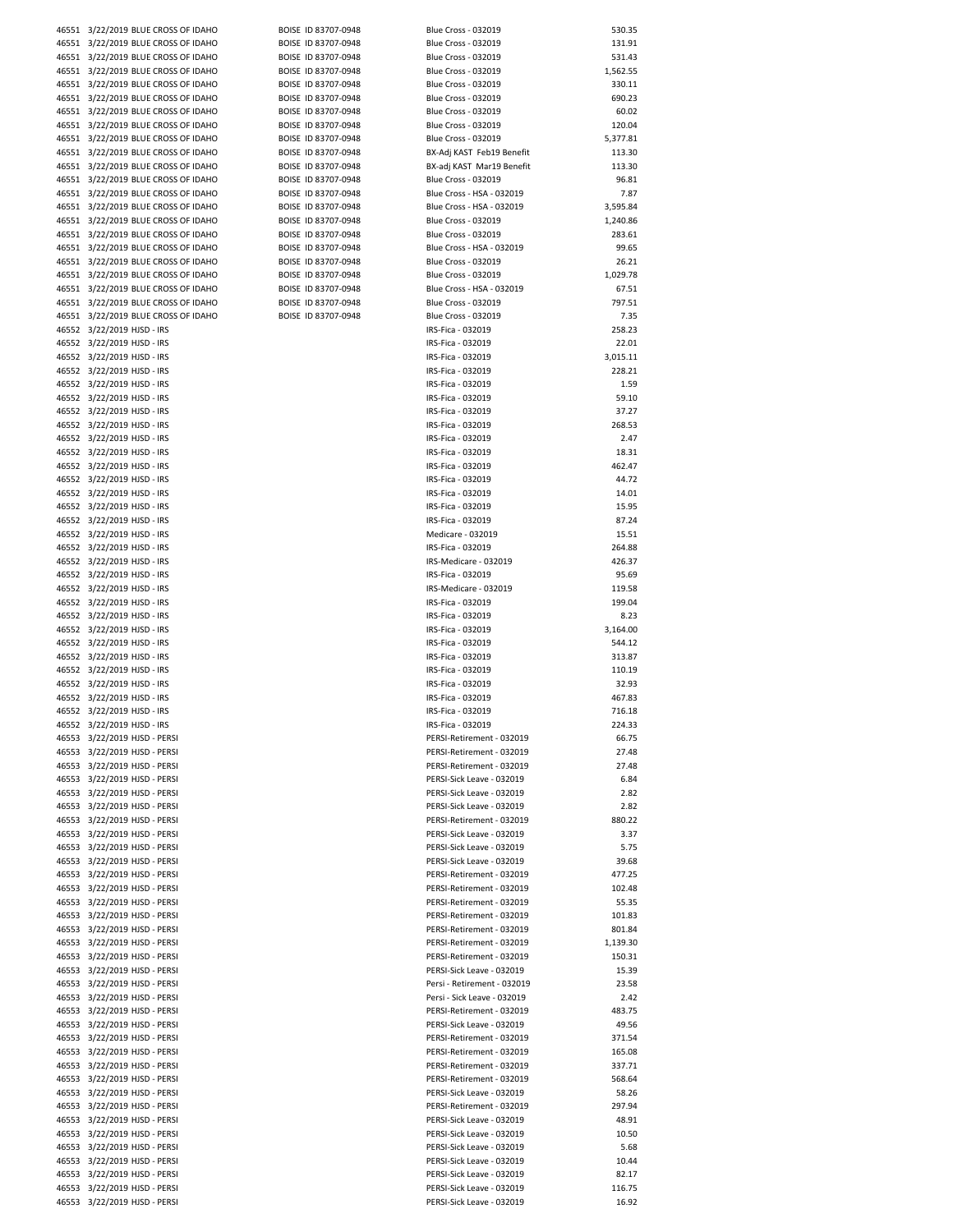| 46553  | 3/22/2019 HJSD - PERSI               |  |
|--------|--------------------------------------|--|
| 46553  | 3/22/2019 HJSD - PERSI               |  |
| 46553  | 3/22/2019 HJSD - PERSI               |  |
| 46553  | 3/22/2019 HJSD - PERSI               |  |
| 46553  | 3/22/2019 HJSD - PERSI               |  |
| 46553  | 3/22/2019 HJSD - PERSI               |  |
| 46553  | 3/22/2019 HJSD - PERSI               |  |
| 46553  | 3/22/2019 HJSD - PERSI               |  |
| 46553  | 3/22/2019 HJSD - PERSI               |  |
| 46553  | 3/22/2019 HJSD - PERSI               |  |
|        |                                      |  |
| 46553  | 3/22/2019 HJSD - PERSI               |  |
| 46553  | 3/22/2019 HJSD - PERSI               |  |
| 46553  | 3/22/2019 HJSD - PERSI               |  |
| 46553  | 3/22/2019 HJSD - PERSI               |  |
| 46553  | 3/22/2019 HJSD - PERSI               |  |
| 46553  | 3/22/2019 HJSD - PERSI               |  |
| 46553  | 3/22/2019 HJSD - PERSI               |  |
| 46553  | 3/22/2019 HJSD - PERSI               |  |
| 46553  | 3/22/2019 HJSD - PERSI               |  |
| 46553  | 3/22/2019 HJSD - PERSI               |  |
| 46553  | 3/22/2019 HJSD - PERSI               |  |
| 46553  | 3/22/2019 HJSD - PERSI               |  |
| 46553  | 3/22/2019 HJSD - PERSI               |  |
| 46553  | 3/22/2019 HJSD - PERSI               |  |
| 46553  | 3/22/2019 HJSD - PERSI               |  |
| 46554  | 3/22/2019 STANDARD INSURANCE CO.     |  |
| 46554  | 3/22/2019 STANDARD INSURANCE CO.     |  |
| 46554  | 3/22/2019 STANDARD INSURANCE CO.     |  |
| 46554  | 3/22/2019 STANDARD INSURANCE CO.     |  |
| 46554  | 3/22/2019 STANDARD INSURANCE CO.     |  |
| 46554  | 3/22/2019 STANDARD INSURANCE CO.     |  |
| 46554  | 3/22/2019 STANDARD INSURANCE CO.     |  |
| 46554  | 3/22/2019 STANDARD INSURANCE CO.     |  |
| 46554  | 3/22/2019 STANDARD INSURANCE CO.     |  |
|        |                                      |  |
| 46554  | 3/22/2019 STANDARD INSURANCE CO.     |  |
| 46554  | 3/22/2019 STANDARD INSURANCE CO.     |  |
| 46554  | 3/22/2019 STANDARD INSURANCE CO.     |  |
| 46554  | 3/22/2019 STANDARD INSURANCE CO.     |  |
| 46554  | 3/22/2019 STANDARD INSURANCE CO.     |  |
| 46554  | 3/22/2019 STANDARD INSURANCE CO.     |  |
| 46554  | 3/22/2019 STANDARD INSURANCE CO.     |  |
| 46554  | 3/22/2019 STANDARD INSURANCE CO.     |  |
| 46554  | 3/22/2019 STANDARD INSURANCE CO.     |  |
| 46554  | 3/22/2019 STANDARD INSURANCE CO.     |  |
| 46554  | 3/22/2019 STANDARD INSURANCE CO.     |  |
| 46554  | 3/22/2019 STANDARD INSURANCE CO.     |  |
| 46554  | 3/22/2019 STANDARD INSURANCE CO.     |  |
| 46554  | 3/22/2019 STANDARD INSURANCE CO.     |  |
| 46554  | 3/22/2019 STANDARD INSURANCE CO.     |  |
| 46554  | 3/22/2019 STANDARD INSURANCE CO.     |  |
| 46554  | 3/22/2019 STANDARD INSURANCE CO.     |  |
| 46555  | 3/22/2019 AMERICAN FIDELITY CO - HSA |  |
| 46555  | 3/22/2019 AMERICAN FIDELITY CO - HSA |  |
| 46555  | 3/22/2019 AMERICAN FIDELITY CO - HSA |  |
| 46555  | 3/22/2019 AMERICAN FIDELITY CO - HSA |  |
| 46555  | 3/22/2019 AMERICAN FIDELITY CO - HSA |  |
| 46555  | 3/22/2019 AMERICAN FIDELITY CO - HSA |  |
| 46555  | 3/22/2019 AMERICAN FIDELITY CO - HSA |  |
|        | 3/22/2019 AMERICAN FIDELITY CO - HSA |  |
| 46555  |                                      |  |
| 46555  | 3/22/2019 AMERICAN FIDELITY CO - HSA |  |
| 46555  | 3/22/2019 AMERICAN FIDELITY CO - HSA |  |
| 46555  | 3/22/2019 AMERICAN FIDELITY CO - HSA |  |
| 190301 | 3/20/2019 SALES TAX COMMISSION       |  |
| 190301 | 3/20/2019 SALES TAX COMMISSION       |  |
|        |                                      |  |
| 5222   | 3/18/2019 CHAPPELS MARKET            |  |
| 5222   | 3/18/2019 CHAPPELS MARKET            |  |
| 5222   | 3/18/2019 CHAPPELS MARKET            |  |
| 5222   | 3/18/2019 CHAPPELS MARKET            |  |
| 5222   | 3/18/2019 CHAPPELS MARKET            |  |
| 5222   | 3/18/2019 CHAPPELS MARKET            |  |
| 5222   | 3/18/2019 CHAPPELS MARKET            |  |
| 5222   | 3/18/2019 CHAPPELS MARKET            |  |
| 5222   | 3/18/2019 CHAPPELS MARKET            |  |
| 5223   | 3/18/2019 CHARLIE'S PRODUCE          |  |
| 5223   | 3/18/2019 CHARLIE'S PRODUCE          |  |
| 5223   | 3/18/2019 CHARLIE'S PRODUCE          |  |
| 5223   | 3/18/2019 CHARLIE'S PRODUCE          |  |
| 5223   | 3/18/2019 CHARLIE'S PRODUCE          |  |
| 5223   | 3/18/2019 CHARLIE'S PRODUCE          |  |
| 5223   | 3/18/2019 CHARLIE'S PRODUCE          |  |
| 5224   | 3/18/2019 LUANNE COATES              |  |
| 5225   | 3/18/2019 FARMER BROS COFFEE         |  |
| 5226   | 3/18/2019 FOODSERVICES OF AMERICA    |  |
| 5226   | 3/18/2019 FOODSERVICES OF AMERICA    |  |
| 5226   | 3/18/2019 FOODSERVICES OF AMERICA    |  |
|        |                                      |  |

|                                            |                                | PERSI-Sick Leave - 032019      | 34.61    |
|--------------------------------------------|--------------------------------|--------------------------------|----------|
| 46553 3/22/2019 HJSD - PERSI               |                                |                                |          |
| 46553 3/22/2019 HJSD - PERSI               |                                | PERSI-Retirement - 032019      | 179.74   |
| 46553 3/22/2019 HJSD - PERSI               |                                | PERSI-Sick Leave - 032019      | 18.42    |
| 46553 3/22/2019 HJSD - PERSI               |                                | PERSI-Sick Leave - 032019      | 30.54    |
| 46553 3/22/2019 HJSD - PERSI               |                                | PERSI-Retirement - 032019      | 14.12    |
|                                            |                                | PERSI-Sick Leave - 032019      | 1.45     |
| 46553 3/22/2019 HJSD - PERSI               |                                |                                |          |
| 46553 3/22/2019 HJSD - PERSI               |                                | PERSI-Retirement - 032019      | 4,680.77 |
| 46553 3/22/2019 HJSD - PERSI               |                                | PERSI-Retirement - 032019      | 4,792.05 |
| 46553 3/22/2019 HJSD - PERSI               |                                | PERSI-Retirement - 032019      | 387.23   |
| 46553 3/22/2019 HJSD - PERSI               |                                | PERSI-Retirement - 032019      | 32.89    |
|                                            |                                |                                |          |
| 46553 3/22/2019 HJSD - PERSI               |                                | PERSI-Retirement - 032019      | 56.13    |
| 46553 3/22/2019 HJSD - PERSI               |                                | PERSI-Retirement - 032019      | 367.55   |
| 46553 3/22/2019 HJSD - PERSI               |                                | PERSI-Retirement - 032019      | 0.93     |
| 46553 3/22/2019 HJSD - PERSI               |                                |                                |          |
|                                            |                                | PERSI-Retirement - 032019      | 28.15    |
| 46553 3/22/2019 HJSD - PERSI               |                                | PERSI-Retirement - 032019      | 316.11   |
| 46553 3/22/2019 HJSD - PERSI               |                                | PERSI-Sick Leave - 032019      | 479.64   |
| 46553 3/22/2019 HJSD - PERSI               |                                | PERSI-Sick Leave - 032019      | 491.05   |
|                                            |                                |                                |          |
| 46553 3/22/2019 HJSD - PERSI               |                                | PERSI-Sick Leave - 032019      | 90.19    |
| 46553 3/22/2019 HJSD - PERSI               |                                | PERSI-Sick Leave - 032019      | 37.66    |
| 46553 3/22/2019 HJSD - PERSI               |                                | PERSI-Sick Leave - 032019      | 0.10     |
| 46553 3/22/2019 HJSD - PERSI               |                                | PERSI-Sick Leave - 032019      | 2.89     |
|                                            |                                |                                | 38.07    |
| 46553 3/22/2019 HJSD - PERSI               |                                | PERSI-Sick Leave - 032019      |          |
| 46553 3/22/2019 HJSD - PERSI               |                                | PERSI-Sick Leave - 032019      | 32.39    |
| 46553 3/22/2019 HJSD - PERSI               |                                | PERSI-Retirement - 032019      | 2.38     |
| 46553 3/22/2019 HJSD - PERSI               |                                | PERSI-Sick Leave - 032019      | 0.24     |
|                                            |                                |                                |          |
| 46554 3/22/2019 STANDARD INSURANCE CO.     | PORTLAND OR 97228-6367         | Standard-Life - 032019         | 0.07     |
| 46554 3/22/2019 STANDARD INSURANCE CO.     | PORTLAND OR 97228-6367         | Standard-Life - 032019         | 0.65     |
| 46554 3/22/2019 STANDARD INSURANCE CO.     | PORTLAND OR 97228-6367         | Standard-Life - 032019         | 0.06     |
| 46554 3/22/2019 STANDARD INSURANCE CO.     | PORTLAND OR 97228-6367         | Standard-Life - 032019         | 37.54    |
|                                            |                                |                                |          |
| 46554 3/22/2019 STANDARD INSURANCE CO.     | PORTLAND OR 97228-6367         | Standard Life - 032019         | 0.17     |
| 46554 3/22/2019 STANDARD INSURANCE CO.     | PORTLAND OR 97228-6367         | Standard-Life - 032019         | 1.16     |
| 46554 3/22/2019 STANDARD INSURANCE CO.     | PORTLAND OR 97228-6367         | Standard-Life - 032019         | 41.10    |
| 46554 3/22/2019 STANDARD INSURANCE CO.     | PORTLAND OR 97228-6367         | Standard-Life - 032019         | 6.98     |
|                                            |                                |                                |          |
| 46554 3/22/2019 STANDARD INSURANCE CO.     | PORTLAND OR 97228-6367         | Standard-Life - 032019         | 0.82     |
| 46554 3/22/2019 STANDARD INSURANCE CO.     | PORTLAND OR 97228-6367         | Standard Life - 032019         | 4.00     |
| 46554 3/22/2019 STANDARD INSURANCE CO.     | PORTLAND OR 97228-6367         | Standard-Life - 032019         | 8.27     |
|                                            |                                |                                |          |
| 46554 3/22/2019 STANDARD INSURANCE CO.     | PORTLAND OR 97228-6367         | Standard-Life - 032019         | 6.04     |
| 46554 3/22/2019 STANDARD INSURANCE CO.     | PORTLAND OR 97228-6367         | Standard-Life - 032019         | 0.80     |
| 46554 3/22/2019 STANDARD INSURANCE CO.     | PORTLAND OR 97228-6367         | Standard-Life - 032019         | 3.53     |
| 46554 3/22/2019 STANDARD INSURANCE CO.     | PORTLAND OR 97228-6367         | Standard-Life - 032019         | 2.00     |
|                                            |                                |                                |          |
| 46554 3/22/2019 STANDARD INSURANCE CO.     | PORTLAND OR 97228-6367         | Standard Life - 032019         | 0.88     |
| 46554 3/22/2019 STANDARD INSURANCE CO.     | PORTLAND OR 97228-6367         | Standard-Life - 032019         | 0.55     |
| 46554 3/22/2019 STANDARD INSURANCE CO.     | PORTLAND OR 97228-6367         | Standard-Life - 032019         | 3.54     |
| 46554 3/22/2019 STANDARD INSURANCE CO.     | PORTLAND OR 97228-6367         | Standard-Life - 032019         | 13.77    |
|                                            |                                |                                |          |
| 46554 3/22/2019 STANDARD INSURANCE CO.     | PORTLAND OR 97228-6367         | Standard-Life - 032019         | 2.62     |
| 46554 3/22/2019 STANDARD INSURANCE CO.     | PORTLAND OR 97228-6367         | Standard-Life - 032019         | 5.31     |
| 46554 3/22/2019 STANDARD INSURANCE CO.     | PORTLAND OR 97228-6367         | Standard-Life - 032019         | 5.49     |
| 46554 3/22/2019 STANDARD INSURANCE CO.     | PORTLAND OR 97228-6367         | Standard-Life - 032019         | 0.40     |
|                                            |                                |                                |          |
| 46554 3/22/2019 STANDARD INSURANCE CO.     | PORTLAND OR 97228-6367         | Standard-Life - 032019         | 8.05     |
| 46554 3/22/2019 STANDARD INSURANCE CO.     | PORTLAND OR 97228-6367         | Standard-Life - 032019         | 0.02     |
| 46554 3/22/2019 STANDARD INSURANCE CO.     | PORTLAND OR 97228-6367         | Standard-Life - 032019         | 2.18     |
| 46555 3/22/2019 AMERICAN FIDELITY CO - HSA |                                |                                |          |
|                                            |                                | Am Fid-HSA ADJ Kast            | (113.30) |
| 46555 3/22/2019 AMERICAN FIDELITY CO - HSA |                                | Am Fidelity - HSA Svg - 032019 | 187.70   |
| 46555 3/22/2019 AMERICAN FIDELITY CO - HSA |                                | Am Fidelity - HSA Svg - 032019 | 253.04   |
| 46555 3/22/2019 AMERICAN FIDELITY CO - HSA |                                | Am Fidelity - HSA Svg - 032019 | 0.58     |
| 46555 3/22/2019 AMERICAN FIDELITY CO - HSA |                                | Am Fidelity - HSA Svg - 032019 | 112.72   |
|                                            |                                |                                |          |
| 46555 3/22/2019 AMERICAN FIDELITY CO - HSA |                                | Am Fidelity - HSA Svg - 032019 | 1.83     |
| 46555 3/22/2019 AMERICAN FIDELITY CO - HSA |                                | Am Fidelity - HSA Svg - 032019 | 86.86    |
| 46555 3/22/2019 AMERICAN FIDELITY CO - HSA |                                | Am Fidelity - HSA Svg - 032019 | 23.19    |
|                                            |                                |                                |          |
| 46555 3/22/2019 AMERICAN FIDELITY CO - HSA |                                | Am Fidelity - HSA Svg - 032019 | 15.71    |
| 46555 3/22/2019 AMERICAN FIDELITY CO - HSA |                                | Am Fidelity - HSA Svg - 032019 | 203.19   |
| 46555 3/22/2019 AMERICAN FIDELITY CO - HSA |                                | Am Fidelity - HSA Svg - 032019 | 21.58    |
| 190301 3/20/2019 SALES TAX COMMISSION      | BOISE ID 83707-0076            | HL Sales Tax-Feb19             | 23.56    |
|                                            | BOISE ID 83707-0076            | HS Sales Tax-Feb19             |          |
| 190301 3/20/2019 SALES TAX COMMISSION      |                                |                                | 185.00   |
|                                            |                                |                                |          |
| 5222 3/18/2019 CHAPPELS MARKET             | HAGERMAN ID 83332              | <b>HL-Fund Raiser</b>          | 25.00    |
| 5222 3/18/2019 CHAPPELS MARKET             | HAGERMAN ID 83332              | HL-Food                        | 14.39    |
| 5222 3/18/2019 CHAPPELS MARKET             |                                |                                |          |
|                                            | HAGERMAN ID 83332              | HL-Food                        | 16.67    |
| 5222 3/18/2019 CHAPPELS MARKET             | HAGERMAN ID 83332              | Freezer Bags-HL                | 7.00     |
| 5222 3/18/2019 CHAPPELS MARKET             | HAGERMAN ID 83332              | Food-HL                        | 11.53    |
| 5222 3/18/2019 CHAPPELS MARKET             | HAGERMAN ID 83332              | HL-Food                        | 4.99     |
| 5222 3/18/2019 CHAPPELS MARKET             | HAGERMAN ID 83332              | HL-Food                        | 69.55    |
|                                            |                                |                                |          |
| 5222 3/18/2019 CHAPPELS MARKET             | HAGERMAN ID 83332              | REFUND-HL/buns                 | (6.79)   |
| 5222 3/18/2019 CHAPPELS MARKET             | HAGERMAN ID 83332              | HL-Food                        | 34.16    |
| 5223 3/18/2019 CHARLIE'S PRODUCE           | SEATTLE WA 98124               | Food                           | 116.28   |
|                                            |                                |                                |          |
| 5223 3/18/2019 CHARLIE'S PRODUCE           | SEATTLE WA 98124               | <b>FFVP</b>                    | 79.10    |
| 5223 3/18/2019 CHARLIE'S PRODUCE           | SEATTLE WA 98124               | <b>FFVP</b>                    | 308.60   |
| 5223 3/18/2019 CHARLIE'S PRODUCE           | SEATTLE WA 98124               | <b>FFVP</b>                    | 284.45   |
| 5223 3/18/2019 CHARLIE'S PRODUCE           | SEATTLE WA 98124               | Food                           | 298.64   |
|                                            |                                |                                |          |
| 5223 3/18/2019 CHARLIE'S PRODUCE           | SEATTLE WA 98124               | Food                           | 419.06   |
| 5223 3/18/2019 CHARLIE'S PRODUCE           | SEATTLE WA 98124               | Food                           | 496.35   |
| 5224 3/18/2019 LUANNE COATES               | HAGERMAN ID 83332              | USDA Food mtg TF               | 30.40    |
| 5225 3/18/2019 FARMER BROS COFFEE          | CITY OF INDUSTRY CA 91716-9705 | Food                           | 160.35   |
|                                            |                                |                                |          |
| 5226 3/18/2019 FOODSERVICES OF AMERICA     | MERIDIAN ID 83642              | Food                           | 780.17   |
| 5226 3/18/2019 FOODSERVICES OF AMERICA     | MERIDIAN ID 83642              | Supplies                       | 110.60   |
| 5226 3/18/2019 FOODSERVICES OF AMERICA     | MERIDIAN ID 83642              | Food                           | 1,336.61 |
| 5226 3/18/2019 FOODSERVICES OF AMERICA     | MERIDIAN ID 83642              | <b>FFVP</b>                    | 24.92    |
|                                            |                                |                                |          |